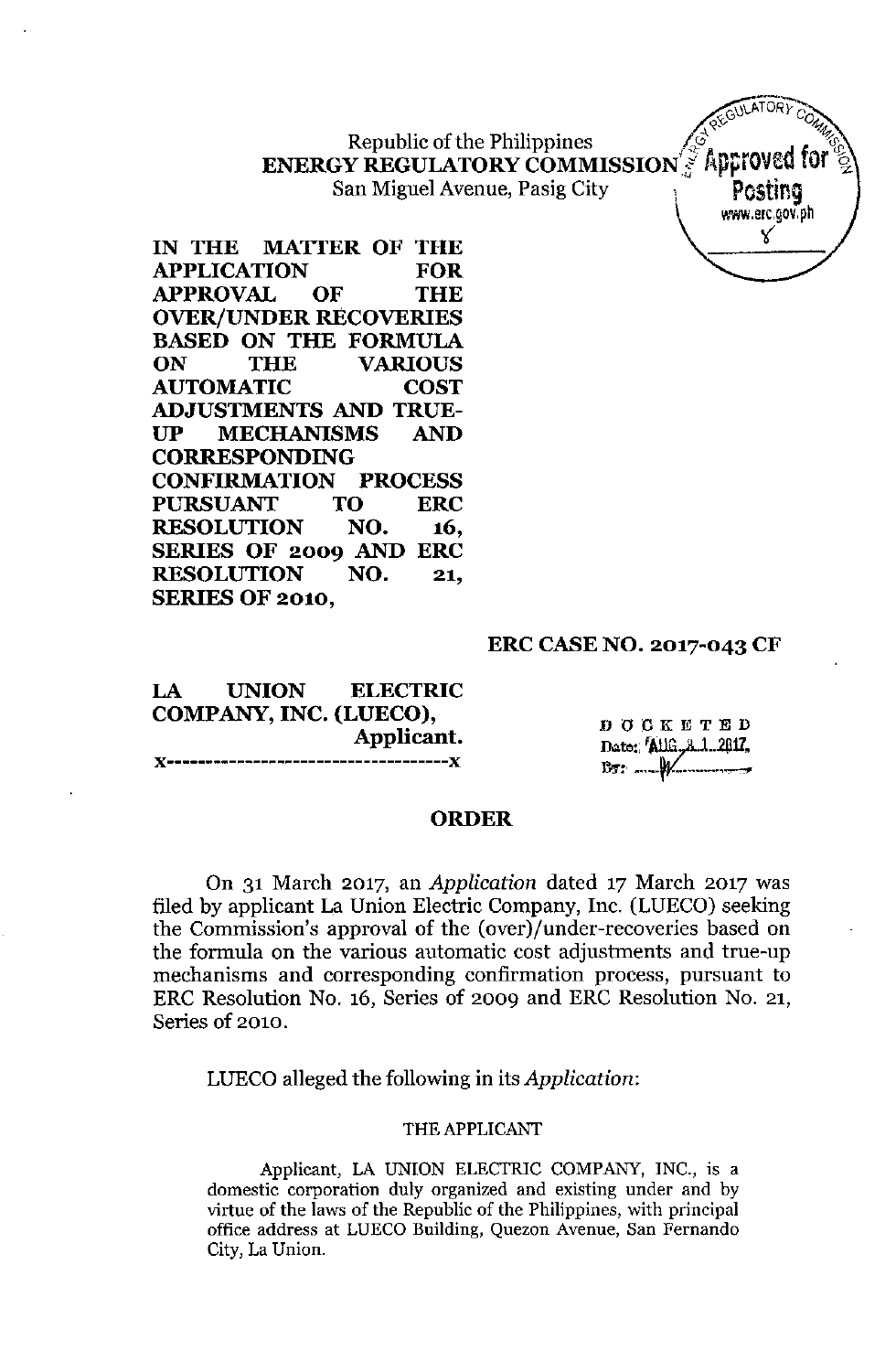**LUEca is the duly authorized franchise holder to maintain and operate the electric light and power services in the City of San Fernando and the Municipalities of Bauang and San Juan all in the Province of La Union.**

**LUEca is represented in this Application by its President** and Chairman of the Board, Mr. RUBEN L. VALERO, JR.. Attached **and marked as Annex "A"is a copy of the Secretary's Certificate** authorizing Mr. VALERO to sign the instant Application and the **law firm of undersigned counsel to file the same and represent** LUECO.

#### RESOLUTION NO. 16, SERIES OF 2009 AND RESOLUTION NO. 21, SERIES OF 2010

**On 13 July 2009, this Honorable Commission issued its** Resolution No. 16, Series of 2009 entitled "A RESOLUTION ADOPTING THE RULES GOVERNING THE AUTOMATIC COST ADJUSTMENT AND TRUE-UP MECHANISMS AND CORRESPONDING CONFIRMATION PROCESS FOR DISTRIBUTION UTILITIES" directing Luzon DUs to file their **respective consolidated applications on or before 30 October 2009\_**

**On 18 October 2010, this Honorable Commission issued its** Resolution No. 21, Series of 2010 entitled "A RESOLUTION AMENDING SECTION 4 OF ARTICLE 4 AND SECTION 1 OF ARTICLE 5 OF THE RULES GOVERNING THE AUTOMATIC COST ADJUSTMENT AND TRUE-UP MECHANISMS AND CORRESPONDING CONFIRMATION PROCESS FOR DISTRIBUTION UTILITIES". Said filing by Luzon DUs of the **required consolidated application was moved to 31 March 2011 for adjustments implemented until the billing month of December 2010 and filing period of March 31, 2014 for adjustments covered by January 2011 to December 2013.**

**In compliance with the aforementioned Resolution, LUECO** filed in ERC Case No. 2011-049 CF and ERC Case No. 2014-004 CF **dated 03 June 2011 and 19 March 2014, respectively, its Application** entitled "IN THE MATTER OF THE APPLICATION FOR APPROVAL OF (OVER)/UNDER RECOVERIES BASED ON THE FORMULA ON THE VARIOUS AUTOMATIC COST ADJUSTMENTS AND TRUE-UP MECHANISMS AND CORRESPONDING CONFIRMATION PROCESS PURSUANT TO ERC RESOLUTION NO. 16, SERIES OF 2009 AND RESOLUTION NO. 21, SERIES OF 2010".

**On 28 January 2013 and 02 September 2014, this Honorable Commission issued its Decision approving with modification** LUECO's's Application in ERC Case No. 2011-049 CF and ERC Case No. 2014-004 CF, respectively.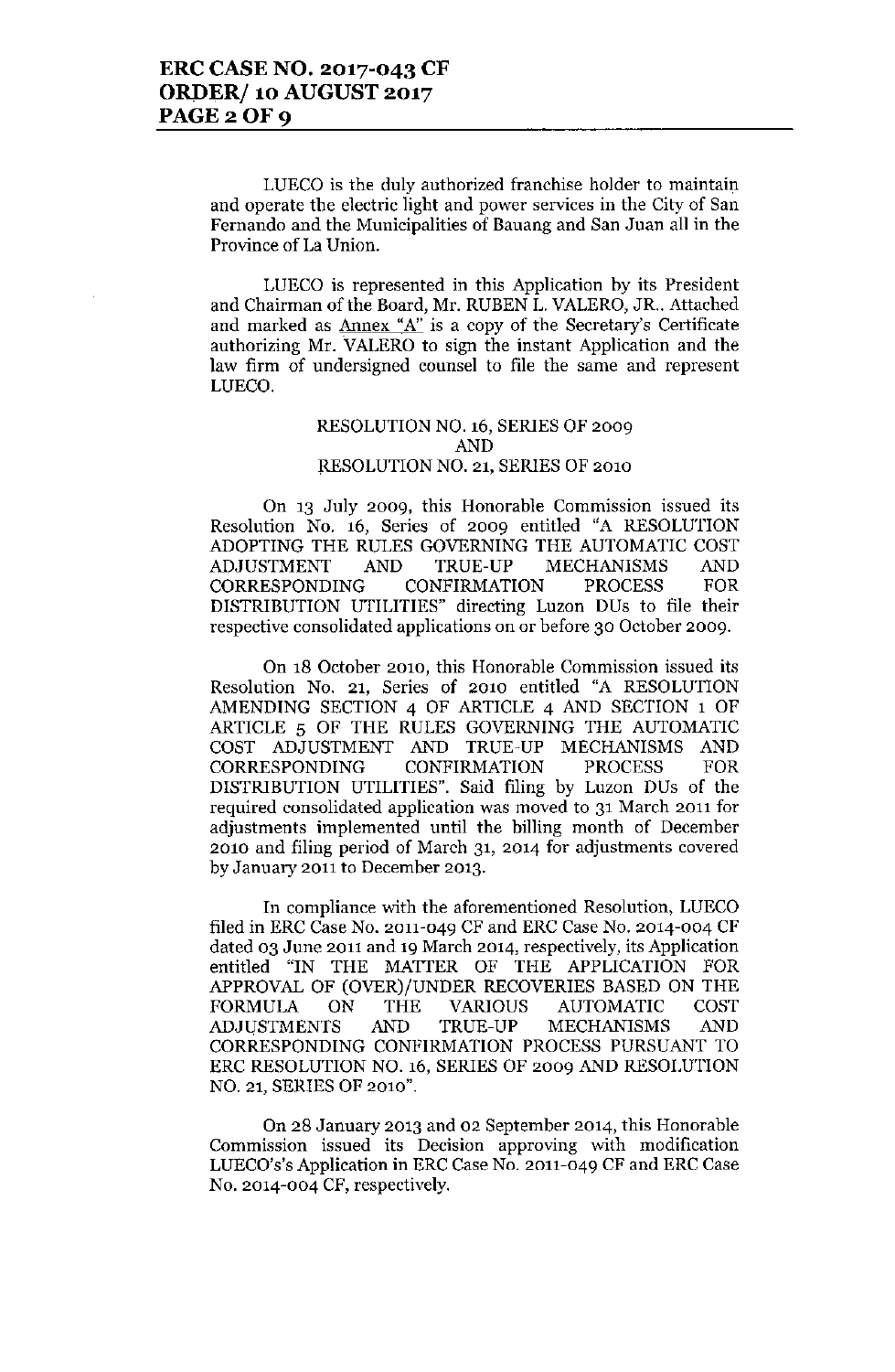**Article 5, Section 1 of Resolution No. 21, Series of 2010** likewise mandates all Luzon Distribution Utilities (DUs) to file the respective consolidated application every three (3) years following the sequence of period of filing.

**In compliance, therefore, with the aforementioned provision** of the Resolution, LUECO herein submits for this Honorable **Commission's confirmation/approval the following (over)/under recoveries for the period 2014 to 2016:**

| Category                      | Amounts |                 |  |
|-------------------------------|---------|-----------------|--|
| Generation Over recovery      | PhP     | (12,502,361.80) |  |
| Transmission Over recovery    |         | (10,729,237.77) |  |
| System Loss Over recovery     |         | (2,900,279.76)  |  |
| Lifeline Over recovery        |         | (1,375,488.18)  |  |
| Senior Citizen Under recovery |         | 5,871.44        |  |
| <b>Total Over recovery</b>    | PhP     | (27,501,496.07) |  |

Shown below is the breakdown of LUECO's (over)/under**recoveries per line item:**

### 1. GENERATION

|    | <b>GENERATION</b>                                                                                                    |                                                                     |
|----|----------------------------------------------------------------------------------------------------------------------|---------------------------------------------------------------------|
|    | Generation Allowable Cost                                                                                            | P2,394,510,536.42                                                   |
|    | <b>Generation Revenue</b>                                                                                            | P <sub>2</sub> ,407,012,898.22                                      |
|    | Over Recovery                                                                                                        | P(12,502,361.80)                                                    |
|    | 2. TRANSMISSION                                                                                                      |                                                                     |
|    | <b>Transmission Allowable Cost</b><br><b>Transmission Revenue</b><br>Over Recovery                                   | P <sub>455</sub> ,592,829.92<br>P466,322,067.69<br>P(10,729,237.77) |
| 3. | <b>SYSTEM LOSS</b>                                                                                                   |                                                                     |
|    | System Loss Allowable Cost<br>System Loss Revenue<br>Over Recovery $\overline{\phantom{a}}$ $\overline{\phantom{a}}$ | P263,348,345.19<br>P266,248,624.95<br>P(2,900,279.76)               |
|    | LIFELINE SUBSIDY                                                                                                     |                                                                     |
|    | Lifeline Charge<br>Lifeline Discount<br>Over Recovery                                                                | P 46,281,908.75<br>P 44,906,420.57<br>P(1,375,488.18)               |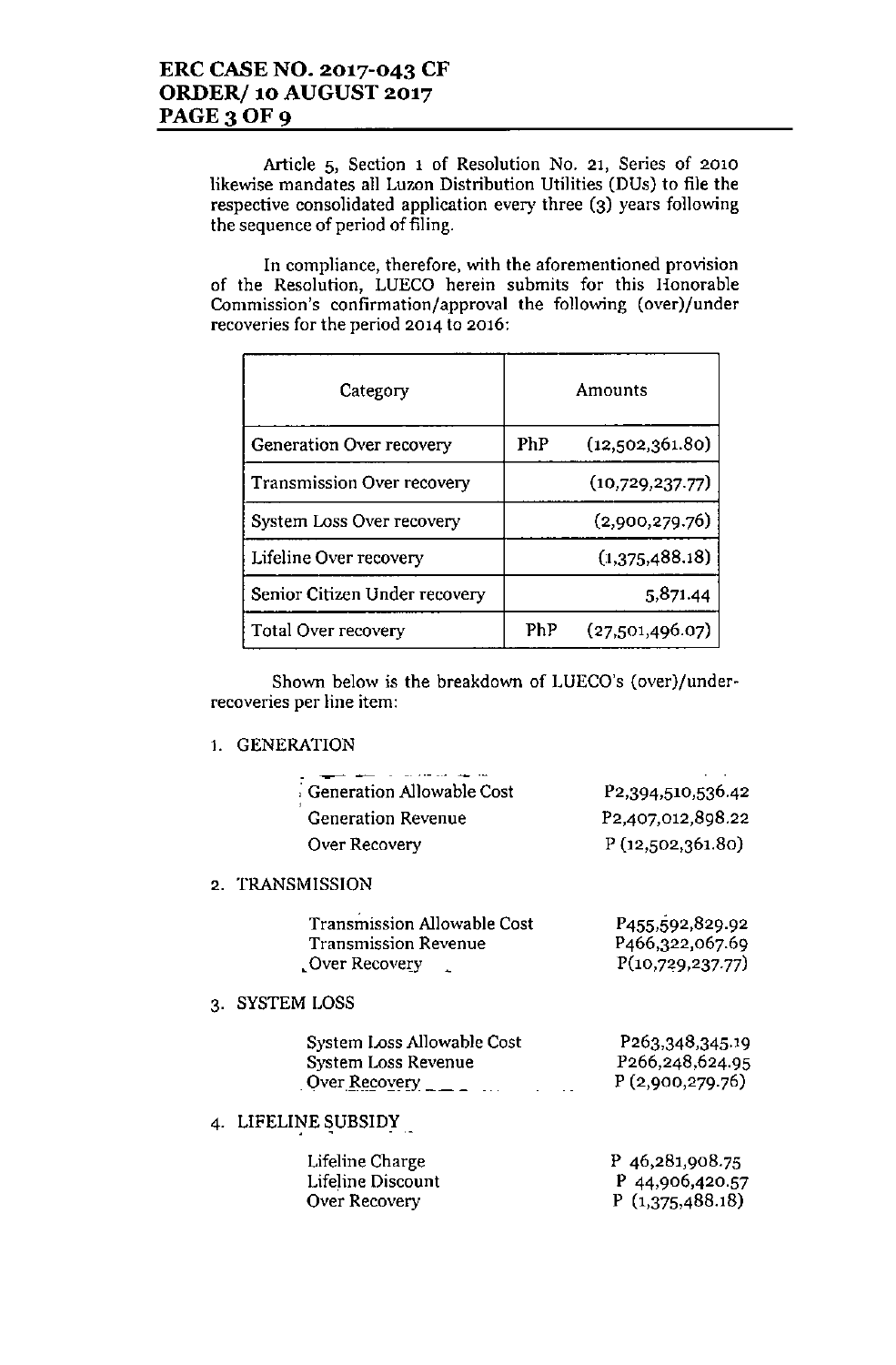#### 5. SENIOR CITIZEN

| Senior Citizen Discount | P $113,743.26$ |
|-------------------------|----------------|
| Senior Citizen Subsidy  | P 107,871.82   |
| Under Recovery          | $P = 5,871.44$ |

In compliance with the filing requirements of this Honorable Commission and in further support of the instant Application, LUECO herein submits the following:

- a. Summary of the breakdown of over and underrecoveries from January 2014 to December 2016
- b. Power Supplier Data Sheet
- C. Statistical Data Sheet
- d. Implemented Rates Data Sheet
- e. Power Bills of Power Suppliers
- f. Official Receipts issued by Power Suppliers
- g. Debit/Credit Memo of Power Suppliers
- h. NGCP Invoices

I

- i. Official Receipts issued by NGCP
- j. Uniform Reportorial Requirement (URR)
- k. Consumer Bills of Lifeliners (per level) and Non-Lifeliners per customer class

#### APPLICANT'S COMPLIANCE WITH THE PRE-FILING REQUIREMENTS

In compliance with Rule 6, Section 2 of the Rules of Practice and Procedure of this Honorable Commission, LUECO has furnished the Sangguniang Panlungsod of San Fernando City and Sangguniang Panlalawigan of La Union with copies of its Application, inclusive of its Annexes (in CD).

Attached and marked as Annexes "B" and "C" are the Certifications issued by the Sangguniang Panlungsod of San Fernando City and Sangguniang Panlalawigan of La Union acknowledging receipt of the aforementioned documents.

LUECO has likewise caused the publication of the Application *(sans* Annexes) in a newspaper of general circulation. The Affidavit of Publication and the newspaper issue containing the published Application are hereto attached as Annexes "D" and "E", respectively.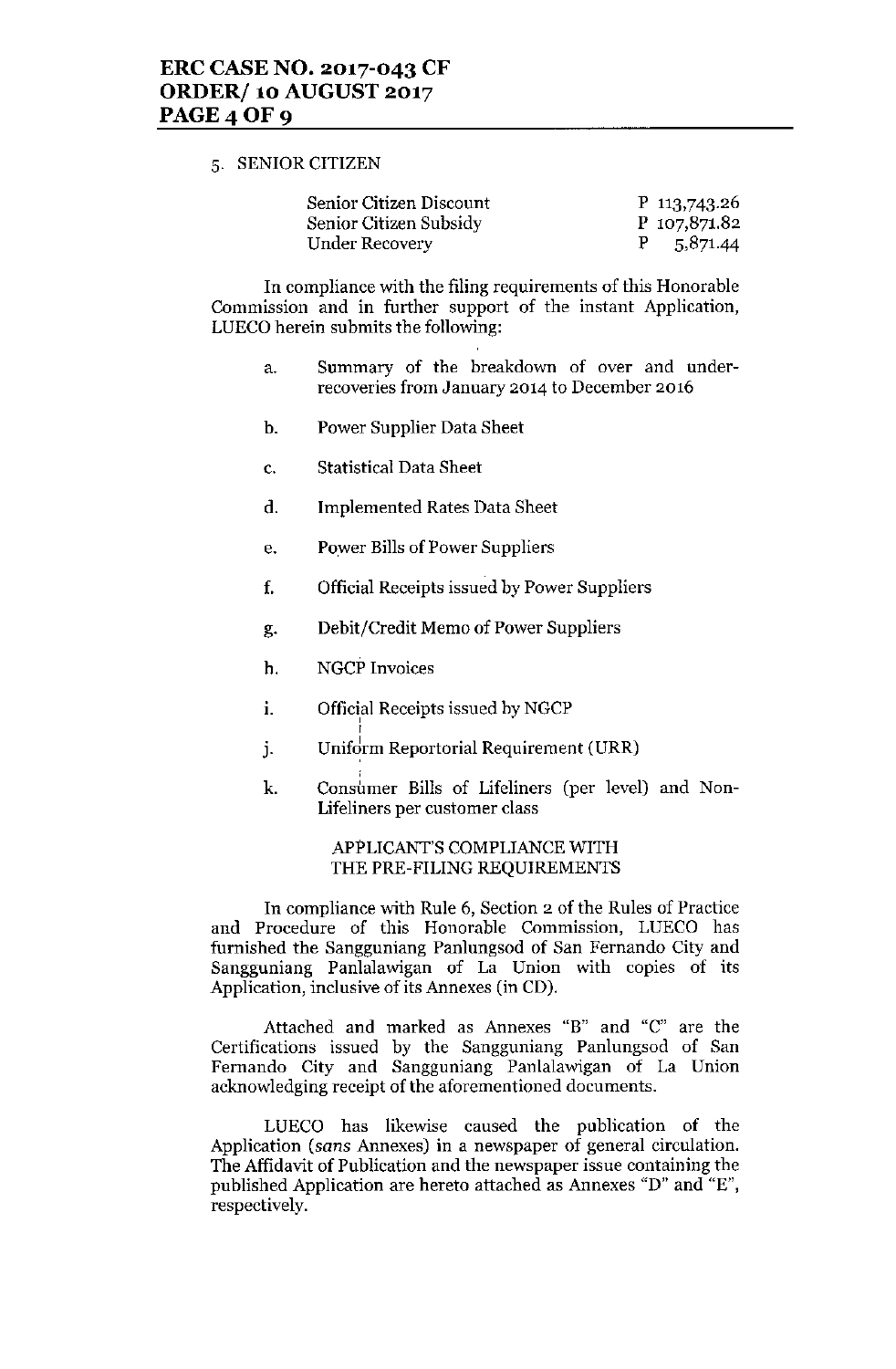#### PRAYER

WHEREFORE, in view of all the foregoing, it is respectfully **prayed that after due notice, hearing and evaluation, the** (aver)/under-recaveries of IA UNION ELECTRIC COMPANY, INC. **for the period 2014 to 2016, as presented in the instant application, be confirmed and approved accordingly.**

| Category                          | Amounts |                 |  |
|-----------------------------------|---------|-----------------|--|
| Generation Over recovery          | PhP     | (12,502,361.80) |  |
| <b>Transmission Over recovery</b> |         | (10,729,237.77) |  |
| System Loss Over recovery         |         | (2,900,279.76)  |  |
| Lifeline Over recovery            |         | (1,375,488.18)  |  |
| Senior Citizen Under recovery     |         | 5,871.44        |  |
| Total Over recovery               | PhP     | (27,501,496.07) |  |

**Other relief just and equitable under the premIses are** likewise prayed for.

I

ł

The Commission issued an *Order* dated 27 June 2017, setting the instant Applicatioh for initial hearing on 22 August 2017.

 $\blacksquare$ On 7 August 20i7, an *Urgent Ex-Parte Motion* to *Reset andfor the Issuance of* a *Second [2ND) Notice of Public Hearing* with even date was filed by Applicant through its counsel, Atty. Norberto C. Manjares, III. In the' said motion, Applicant LUECO moves for the resetting of the hearing due to conflict of counsel's scheduled hearings.

Finding the said Motion meritorious, the same is hereby **GRANTED.** The hearing set on 22 August 2017 is cancelled.

NOW THEREFORE, the said hearing is hereby reset on 5 **October 2017 at ten 0' clock in the morning (10:00 A.M.) at the ERC Hearing Room, 15th Floor, Pacific Center Building, San Miguel Avenue, Pasig City,** for determination of compliance with the jurisdictional requirements, expository presentation, Pretrial Conference, and presentation of evidence.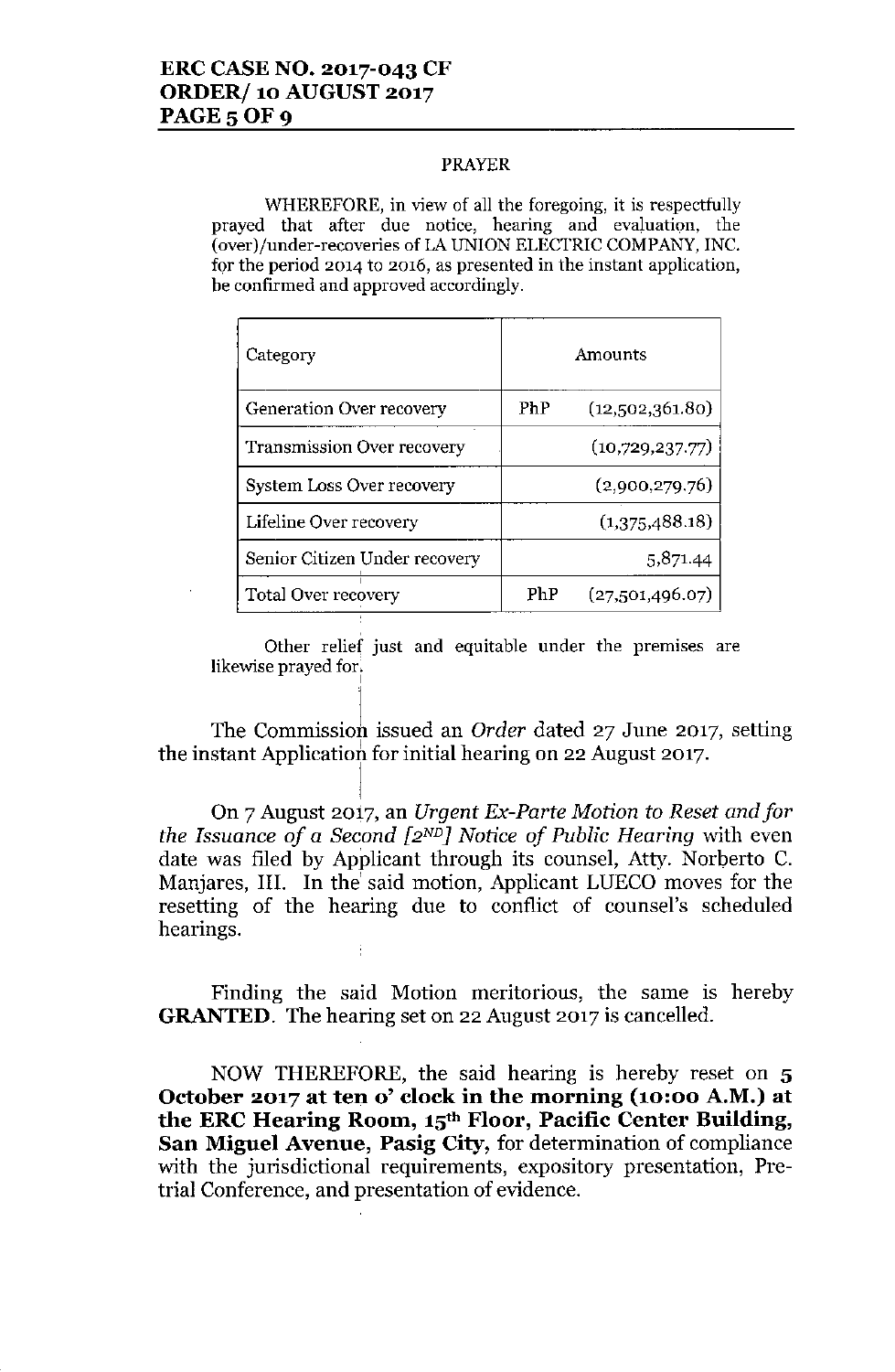Accordingly, LUECO is hereby directed to:

- 1) Cause the publication of the attached Notice of Public Hearing once  $f(x)$  in a newspaper of nationwide circulation in the Philippines at its own expense, the date of the publication to be made not later than ten  $(10)$  days before the scheduled initial hearing;
- 2) Furnish with copies of this Order and the attached Notice of Public Hearing the Offices of the Provincial Governor, the City and Municipal Mayors, and the Local Government Unit (LGU) legislative bodies within the affected franchise area for the appropriate posting thereof on their respective bulletin boards;
- 3) Inform of the filing of the *Application,* its reasons therefor, and of the scheduled hearing thereon, the consumers within the affected franchise area, by any other means available and appropriate;
- 4) Furnish with copies of this Order and the attached Notice of Public Hearing, the Office of the Solicitor General (OSG), the Commission on Audit (COA), and the Committees on Energy of both Houses of Congress. They are hereby requested, if they so desire, to send their duly authorized representatives at the scheduled hearing; and
- 5) Furnish with copies of the *Application* and its attachments all those making requests therefor, subject to reimbursement of reasonable photocopying costs.

On the date of the initial hearing, Applicant must submit to the Commission its written compliance with the aforementioned<br>jurisdictional requirements attaching therewith. methodically jurisdictional requirements attaching arranged and duly marked the following:

- 1) The evidence of publication of the attached Notice of Public Hearing consisting of affidavit of the Editor or Business Manager of the newspaper where the said Notice of Public Hearing was published, and the complete issue of the said newspaper;
- 2) The evidence of actual posting of this Order and the attached Notice of Public Hearing consisting of certifications issued to that effect, signed by the aforementioned Governor, Mayors, and LGU legislative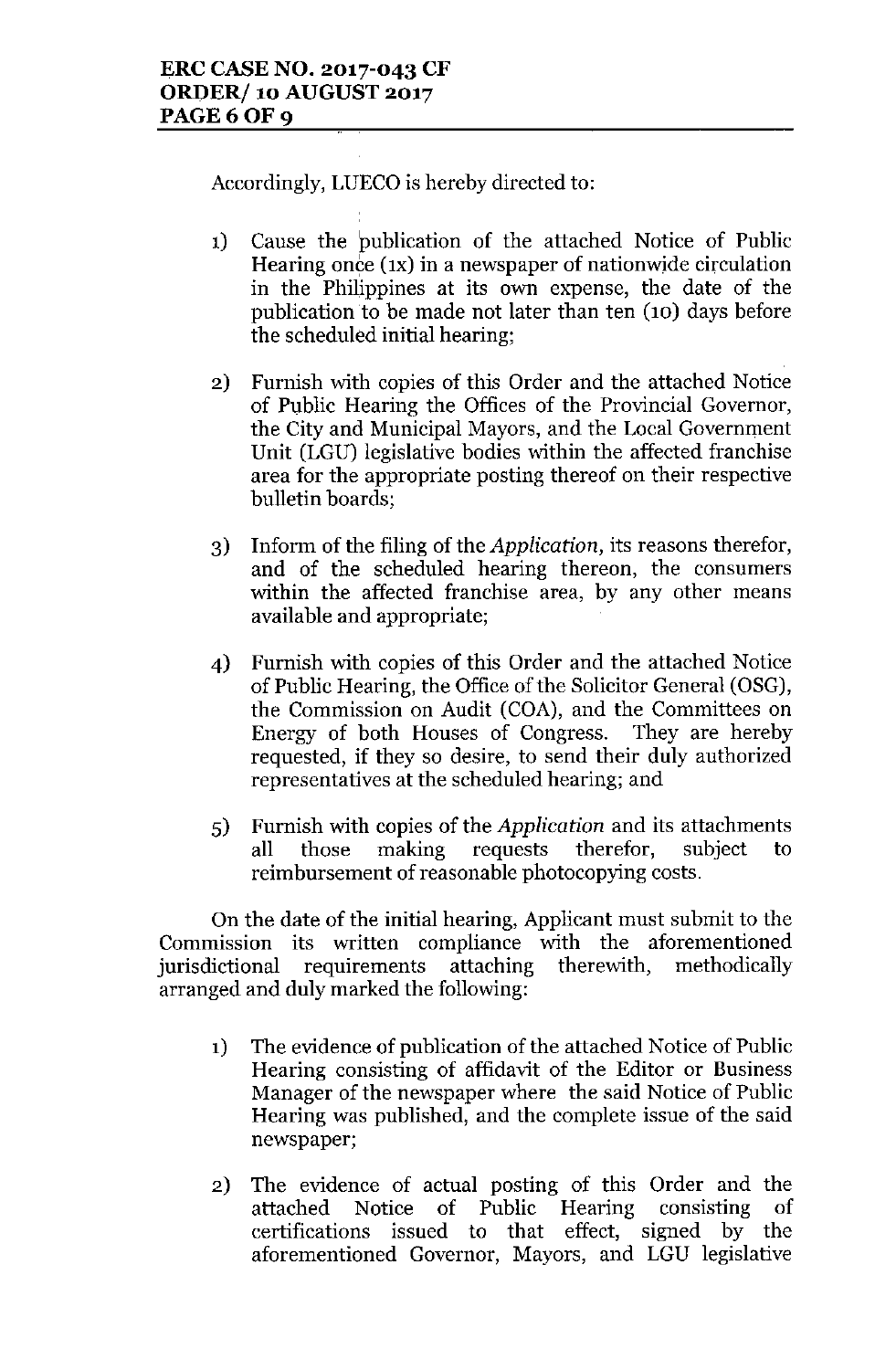bodies or their duly authorized representatives, bearing the seals of their offices;

- 3) The evidence of other means employed by Applicant to inform of the filing of the *Application,* its reasons therefore, and of the scheduled hearing thereon, the consumers within the affected franchise area;
- 4) The evidence of receipt of copies of this Order and the attached Notice of Public Hearing by the Office of the Solicitor General (OSG), the Commission on Audit (COA), and the Committees on Energy of both Houses of Congress;
- 5) The evidence of receipt of copies of the *Application* and its attachments by all those making requests therefor, if any; and
- 6) Such other proofs of compliance with the requirements of the Commission.

Applicant and all interested parties are also required to submit, at least five (5) days before the date of the initial hearing and Pre-Trial Conference, their respective Pre-Trial Briefs containing, among others:

- 1) A summary of admitted facts and proposed stipulation of facts;
- 2) The issues to be tried or resolved;
- 3) The documents or exhibits to be presented, stating the purposes and proposed markings therefore; and
- 4) The number and names of the witnesses, with their written testimonies in a Judicial Affidavit form attached to the Pretrial Brief.

Failure of Applicant to comply with the above requirements within the prescribed period shall be a ground for cancellation of the scheduled hearing, and the resetting of which shall be six (6) months from the said date of cancellation.

LUECO must also be prepared to make an expository presentation of the instant *Application,* aided by whatever communication medium that it may deem appropriate for the purpose, in order to put in plain words and explain, for the benefit of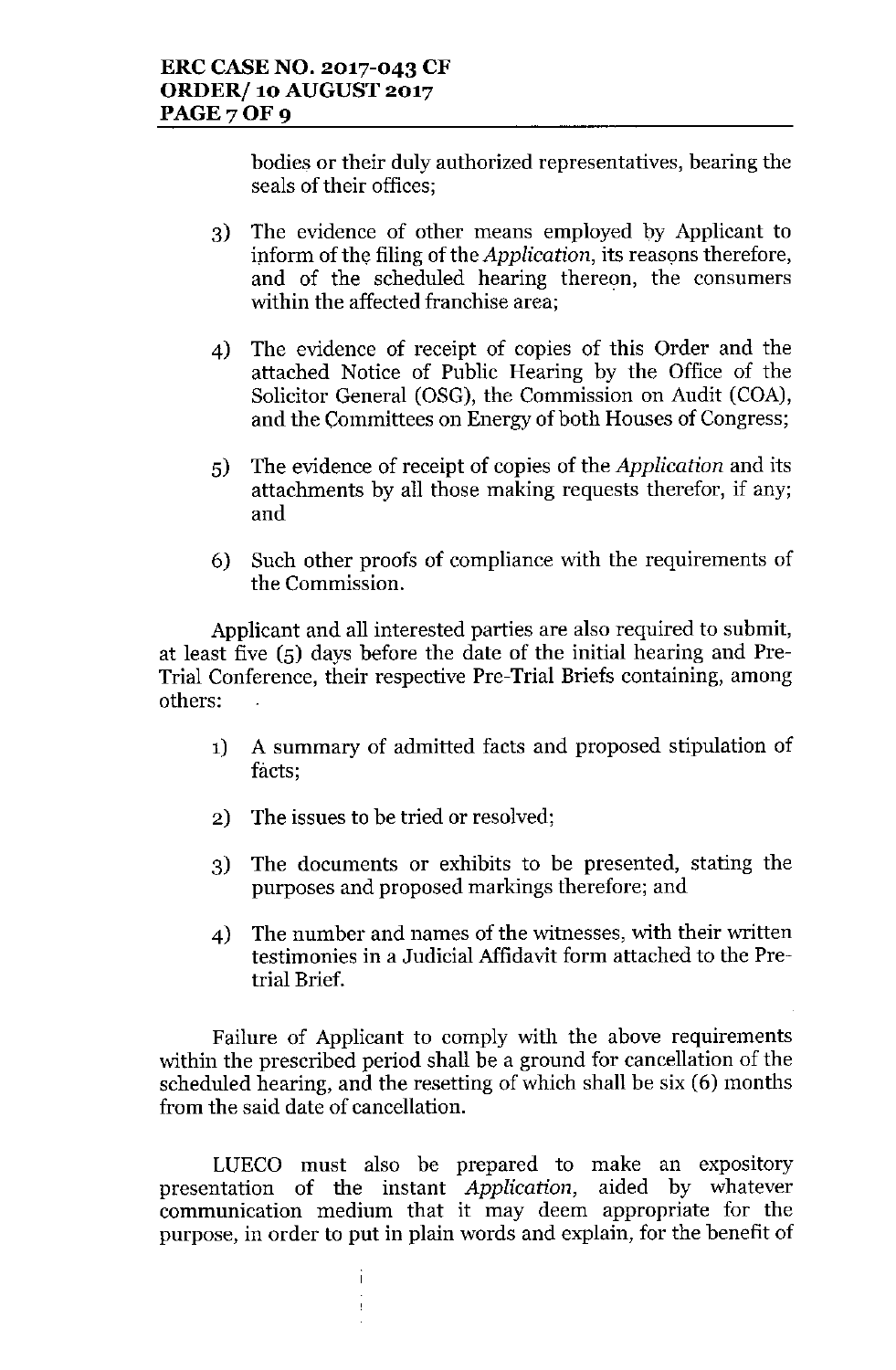## ERC CASE NO. 2017-043 CF ORDER/ 10 AUGUST 2017 PAGE 8 OF 9

the consumers and other concerned parties, what the *Application* is all about and the reasons and justifications being cited in support thereof.

## SO ORDERED.

Pasig City, 10 August 2017.

FOR AND BY AUTHORIT OF THE COMMISSION

# ALFREDO J.AON *Officer-in-Charge Chairman and CEO*

us/slaw/ARgyGls/APV

#### COPY FURNISHED:

- 1. La Union Electric Company, Inc. (LUECO) *Applicant* LUECO Building, Quezon Avenue, San Fernando City, La Union
- 2. Atty. Norberto C. Manjares, III THE LAW FIRM OF MANJARES & MANJARES *Counsel for Applicant* NO.6 Saint Anne Provident Villages, Marikina City
- 3. Office of the Mayor City of San Fernando, La Union
- 4. Office of the LGU legislative body City of San Fernando, La Union
- 5. Office of the Mayor Bauang, La Union
- 6. Office of the LGU legislative body Bauang, La Union
- 7. Office of the Mayor San Juan, La Union
- 8. Office of the LCU legislative body San Juan, La Union
- 9. Office of the Governor Province of La Union
- 10. Office of the LGU legislative body Province of La Union
- 11. Office of the Solicitor General 134 Amorsolo Street, Legaspi Village, Makati City